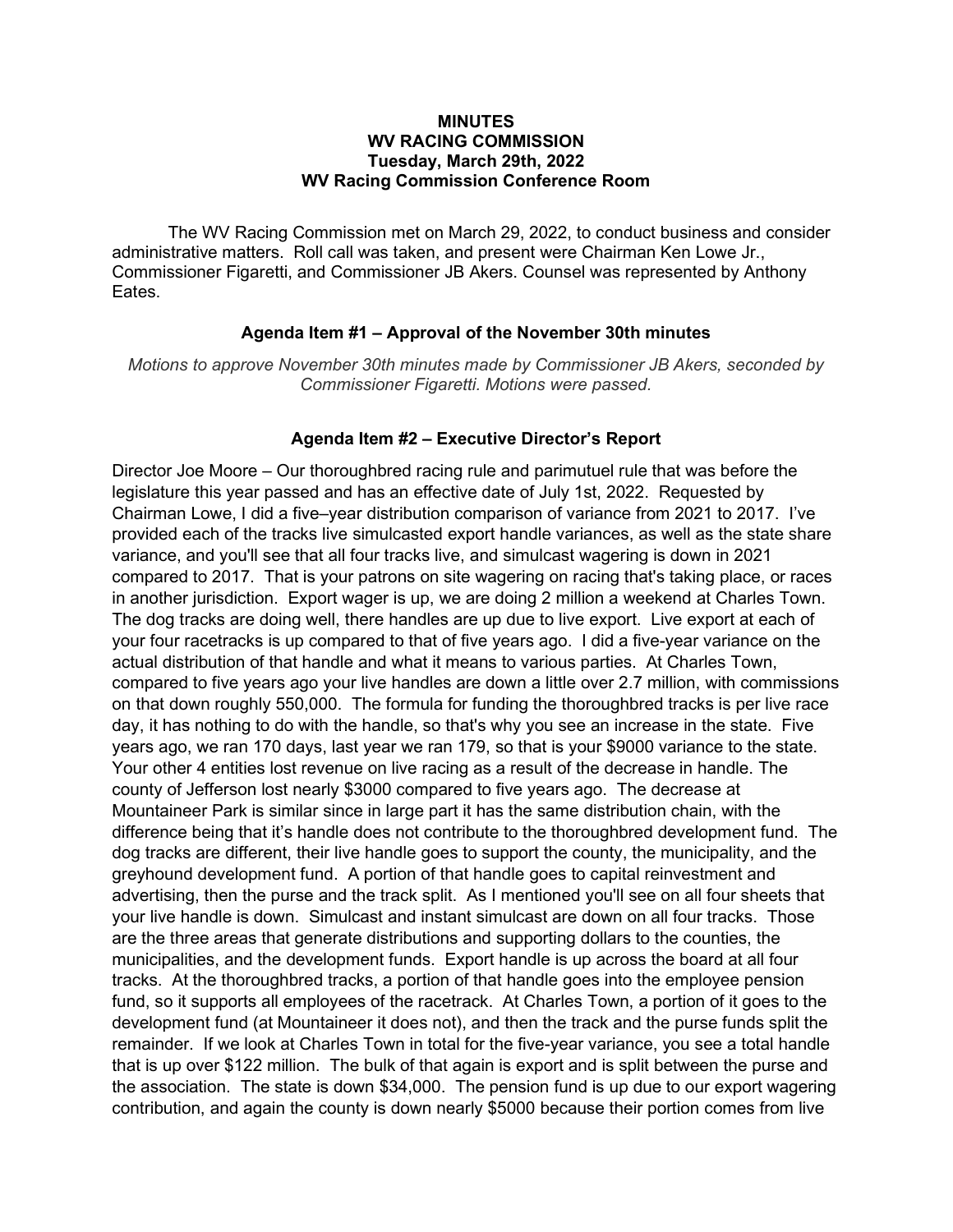and simulcast handle. For the most part you can flip over to Mountaineer Park and see the same results. Their association and purse fund are down nearly \$13,000 compared to five years ago, everything else it is relatively flat. Similar results in your greyhound tracks, because of the closing of tracks in other jurisdictions, wagering in other jurisdictions is all on your West Virginia track. So that live export is up, and you'll see the association is the large benefactor of that live export wager. The state is down nearly \$100,000 compared to five years ago for our state share at Wheeling, and nearly \$77,000 compared to five years ago for our state share at Mardi Gras. The downward trend of live and simulcast racing has greatly affected the handle distribution, while the tracks and the purse funds have benefited from the increase in export wager.

# Agenda Item #3 – Legal Update

Anthony Eates – Nothing new to report on the HISA lawsuit. I did do an appeal hearing on your behalf, on March 21st in Charles Town, for the stewards ruling number five. I can't get into details about that since it is still pending, but I wanted you to know that hearing took place before your hearing examiner. I think you should expect the recommended decision probably in the middle of May.

# Agenda Item #4 – Mountaineer Park Requests approval of Capital Improvement –

# Ticket Cashing Terminals

Director Joe Moore – Mountaineer Park request approval for capital improvement ticket cashing terminals. These terminals, that they have bid on from United Toats, would read the United tickets, and cash those out in any amount that is not subject to a 1099 (any amount under \$600). Those machines would be available for patrons to use rather than going to a mutual clerk, or if the mutual's office is already closed, they could cash their tickets from those machines. It is a benefit to racing patrons and can be found at other racetracks. Mountaineer Park currently does not have any and they are looking to purchase two. I would consider this a benefit to the racing public and therefore would recommend it for approval.

Motion to approve request made by Commissioner Figaretti, seconded by Commissioner JB Akers. Motion passes.

## Agenda Item #5 – Post–COVID Status of Track Operations

Director Joe Moore – Post COVID status of the tracks' operations. The commission had asked that each racetrack provide a plan of how they would reopen and operate post the COVID pandemic. We are looking for something between a summary and a detailed explanation of what property amenities are currently open, and for those that are not open, what the projection of when they will be, and any roadblocks or shortfalls.

Motion to make April 29, 2022, the due date for this request made by Commissioner Figaretti, seconded by Commissioner JB Akers. Motion passes.